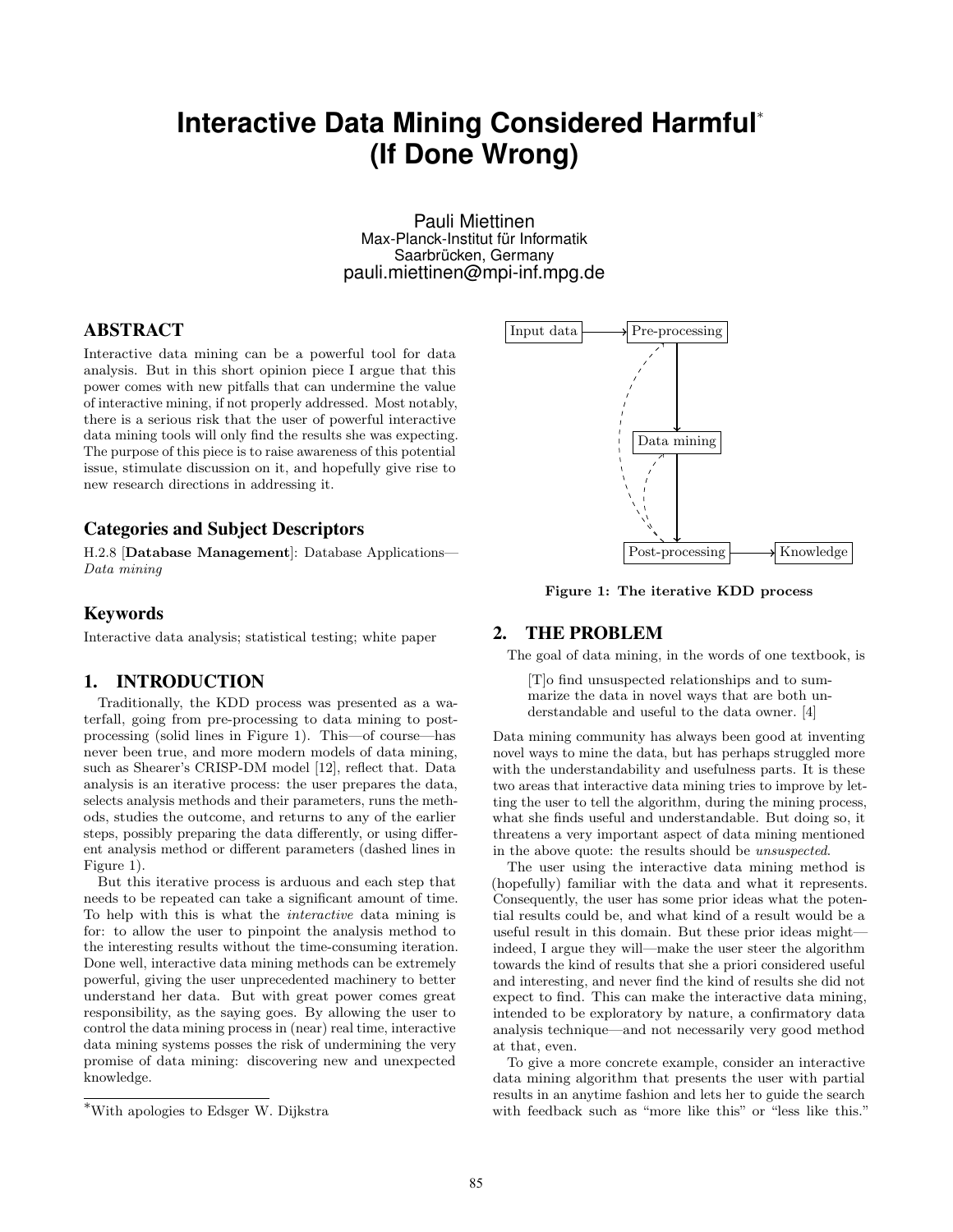Contemporary interactive data mining methods might not quite achieve this level of interaction yet, but it is clear that it would be desirable if they would. It should be obvious, however, how the user can, possibly unintentionally, use this feedback mechanism in such a way that the algorithm only returns results that she was expecting.

## 3. IS IT A (NEW) PROBLEM AT ALL?

Is this a real problem? Is it not a far-fetched idea that the user would have on her mind the exact results the mining algorithm will find? It indeed is, but it is important to note that this problem appears as soon as the user has even a vague a priori idea on what would be a useful result from the algorithm. And for a user with only a faint idea on what could be useful, what is the purpose of interactive data mining, what is its added value? The potential lose of surprising results is the price to pay for the power of interaction, the Jekyll and Hyde of interactive data mining.

But has this problem not been part of data mining all the time? As already discussed, the process of knowledge discovery is iterative and the user can repeat the steps trying to extract more understandable and useful results, potentially removing the more surprising results while doing so. But interactive data mining tools can emphasize this problem significantly by giving the user a faster access to the mining process; indeed, interactive, rather than iterative, access. Again, the problem lies in the heart of interactive data mining: the power that interactive data mining gives to the user over the iterative data mining is exactly the same power that lets the user to only find the unsurprising results.

The users, one could argue, would not intentionally avoid the unsuspected results. But oftentimes, it is hard to appreciate such results in the first glance. The results, being unsuspected, might look like noise or random occurrences as they do not fit into our thinking of the data. They might require us to update our understanding of the data, possibly running more experiments, before we can appreciate them, all of which makes the process significantly less interactive. Yet, it is precisely the change in understanding the data these results require that makes them so valuable for the mining process.

A related problem in statistics and machine learning is that of over-fitting. By steering the data mining process away from unsuspected results, the user is effectively overfitting the results into her prior assumptions. But this kind of over-fitting is much harder to address than the more common one. The final arbitrator for the quality of a machinelearning algorithm is its predictive power. But data mining is descriptive, rather than predictive, and in many cases, there is no clear prediction stemming from the results. There is no objective quality measure, either, as here the user is the arbitrator of the quality.

#### 4. POSSIBLE SOLUTIONS

Arguably the simplest solution is user education. The power to interact with the algorithm is vested in the user, and she should be taught how to use this power. Unfortunately, education alone cannot solve all the problems. The risk of missing important but unsuspected results exists whenever the user is allowed to interact with the algorithm, any education notwithstanding, and if this power is removed from the user, there is not much interactive data mining left.

Another simple approach is to restrict the power of the interaction, keeping the situation closer to status quo. It should go without saying that this approach is sub-optimal.

The potential for data mining algorithms, and their users alike, to concentrate on "wrong" results has existed all the time. Significant amount of data mining research is devoted to testing whether a specific result is significant with respect to some null hypothesis (e.g.  $[2, 3, 8, 9, 11]$ ) or even with respect to user's prior knowledge (e.g.  $[1, 5, 10]$ ), to say nothing about the vast body of statistical literature on measuring the statistical significance. In principle, the approach these papers take can be used to steer the user and the algorithm away from expected results: encode the users prior knowledge in the null hypothesis and discard results that are not significant under this null hypothesis (and interactively update the null hypothesis when new results are obtained).

While the general approach of using significance testing is very appealing, it is not clear at all whether it can be used to actually alleviate the problem in the interactive setting. First, the significance testing must be instantaneous—or at least fast enough to be used interactively. Some methods, for example the maximum entropy methods, should be able to pass this hurdle, while others, such as permutation test style swap randomization, most probably will not. Second, the user should be able to communicate her a priori assumptions to the method so that they can be build in to the null hypothesis. Given that even a vague prior belief can have a negative effect, this might be too tall an order. It could be circumvented to some extend by simply relying on the interactive nature of the algorithm: updating the null hypothesis based on user's interaction with the algorithm and her reactions to the new results could reveal enough of her latent a priori assumptions for the method to work.

The biggest hurdle for this method, however, is in its very nature: significance testing is designed to spot insignificant results, but it does not, per se, help at finding new significant results. For example Mampaey et al.'s method [10] rely on clever algorithms to actually find the patterns. Should such algorithm be endowed with "more like this/less like this" kind of functionality, there would still be nothing stopping the user from steering the algorithm away from unsuspected results. It could well happen that the user would find almost nothing of significance: her own actions would guide the algorithm away from the unsuspected results, while the significance testing would deem almost all of the remaining results redundant or insignificant with respect to the prior knowledge.

In fact, it might well be that there is no (computationally efficient) solution to the problem, at least not unless we place strong assumptions on the users' behavior. In the statistical query model of Kearns [7], the user asks questions about the expected value of a predicate over some (finite) distribution. The algorithm, called oracle, does not know the distribution, but has access to a sample of size  $n$  from it. The algorithm's task is to give valid answers, that is, answers that do not deviate too much from the true expectation, based only on the sample. In their recent paper, Hardt and Ullman [6] showed that there is no computationally efficient algorithm that can give valid answers to  $n^{3+o(1)}$  adaptive statistical queries assuming one-way functions  $\text{exist}^1$ .

 $^1\mathrm{A}$  one-way function is, informally, a function which is easy to compute for any input, but hard to invert given an image of a random input. Their existence is a standard assumption in much of modern cryptography.